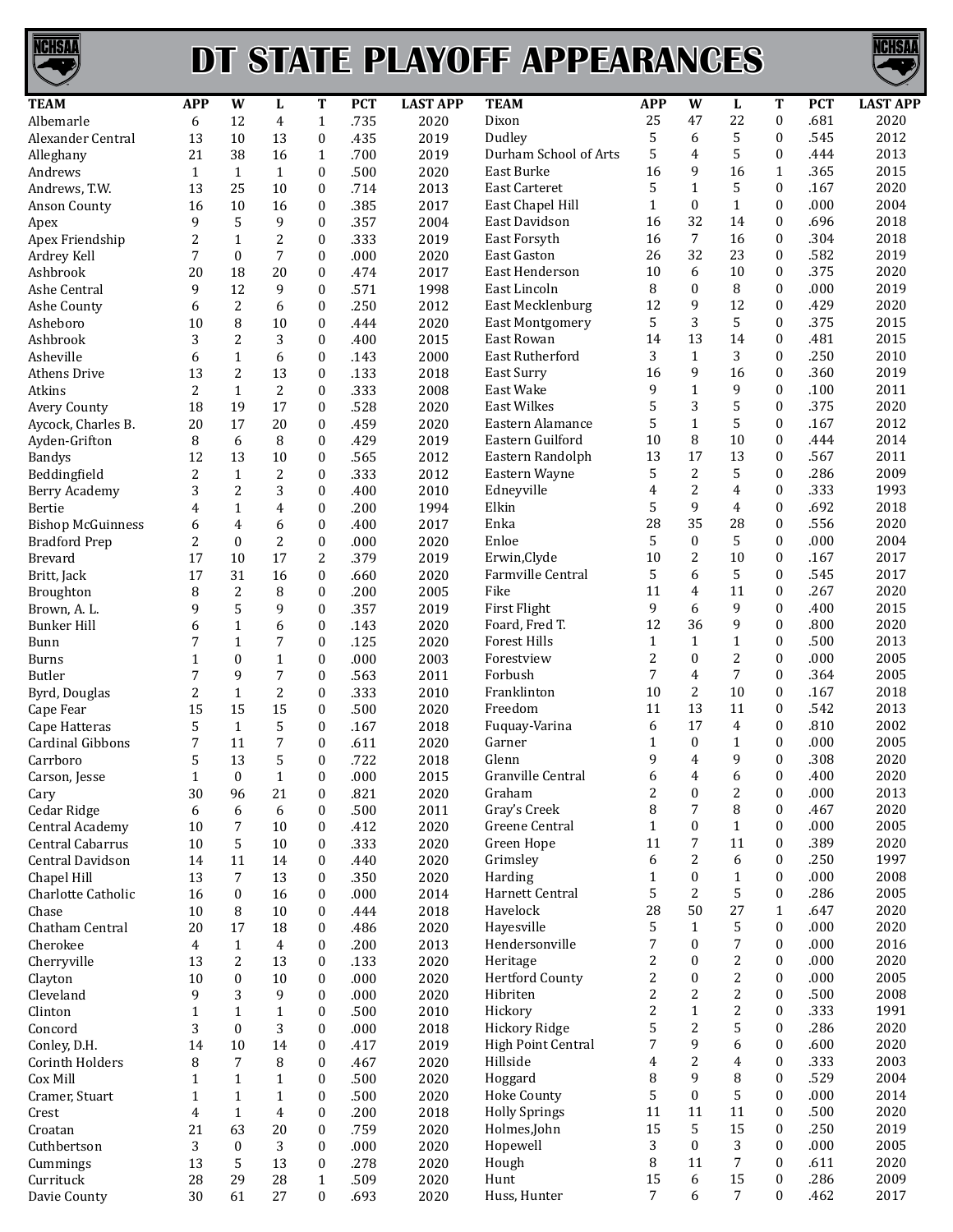

## **DT STATE PLAYOFF APPEARANCES**



| <b>TEAM</b>                        | <b>APP</b>         | W                | L              | T                | <b>PCT</b> | <b>LAST APP</b> | <b>TEAM</b>            | <b>APP</b>   | W                | L              | T                | <b>PCT</b> | <b>LAST APP</b> |
|------------------------------------|--------------------|------------------|----------------|------------------|------------|-----------------|------------------------|--------------|------------------|----------------|------------------|------------|-----------------|
| Independence                       | 18                 | 18               | 18             | $\boldsymbol{0}$ | .500       | 2016            | Northside-Jacksonville | $\mathbf{1}$ | $\mathbf{1}$     | $\mathbf{1}$   | 0                | .500       | 2017            |
| Jacksonville                       | 10                 | 5                | 10             | $\boldsymbol{0}$ | .333       | 2013            | Northwest Ashe         | 4            | $\mathbf{1}$     | 4              | $\boldsymbol{0}$ | .200       | 1993            |
| Jefferson, Thomas Classical 1      |                    | $\mathbf{0}$     | $\mathbf{1}$   | 0                | .000       | 2018            | Northwest Cabarrus     | 17           | 9                | 16             | $\boldsymbol{0}$ | .360       | 2018            |
| Jordan                             | 8                  | 9                | 8              | $\mathbf{0}$     | .529       | 2013            | Northwest Guilford     | 28           | 38               | 27             | $\boldsymbol{0}$ | .585       | 2020            |
| Kings Mountain                     | 23                 | 17               | 23             | $\mathbf{0}$     | .425       | 2020            | Northwest Halifax      | 2            | $\mathbf{0}$     | 2              | $\boldsymbol{0}$ | .000       | 1993            |
| Knightdale                         | 3                  | $\mathbf{0}$     | 3              | $\mathbf{0}$     | .000       | 2015            | Northwood              | 16           | 5                | 16             | 0                | .238       | 2017            |
| Lake Norman                        | 13                 | 18               | 13             | $\boldsymbol{0}$ | .581       | 2020            | Olympic                | 6            | $\overline{0}$   | 6              | 0                | .000       | 2020            |
| Laney                              | 26                 | 34               | 26             | 0                | .567       | 2020            | Orange                 | 30           | 65               | 26             | $\mathbf{1}$     | .712       | 2020            |
| Ledford                            | 19                 | 13               | 19             | $\mathbf{0}$     | .406       | 2020            | Owen, Charles D.       | 8            | 4                | 8              | $\boldsymbol{0}$ | .333       | 2014            |
| Lee County                         | 5                  | 2                | 5              | $\mathbf{0}$     | .286       | 2000            | Page                   | 4            | $\mathbf{0}$     | 4              | $\boldsymbol{0}$ | .000       | 2019            |
| Leesville Road                     | 15                 | 8                | 15             | $\mathbf{0}$     | .348       | 2020            | Pamlico                | 10           | 2                | 10             | $\boldsymbol{0}$ | .167       | 2015            |
| Lejeune                            | 3                  | $\mathbf{1}$     | 3              | $\boldsymbol{0}$ | .250       | 2002            | Panther Creek          | 4            | 6                | $\overline{4}$ | $\boldsymbol{0}$ | .600       | 2013            |
| Lexington                          | 2                  | 2                | $\overline{c}$ | 0                | .500       | 2017            | Parkland               | 18           | 57               | 8              | $\boldsymbol{0}$ | .877       | 2014            |
| Lincolnton                         | 5                  | $\mathbf{0}$     | 5              | $\mathbf{0}$     | .000       | 2020            | Parkwood               | $\mathbf{1}$ | $\boldsymbol{0}$ | 1              | $\boldsymbol{0}$ | .000       | 1993            |
| Louisburg                          | 8                  | 5                | 8              | $\boldsymbol{0}$ | .385       | 2019            | Pasquotank             | 7            | 7                | 7              | $\boldsymbol{0}$ | .500       | 2010            |
| Lumberton                          | 10                 | 5                | 9              | $\mathbf{1}$     | .367       | 2020            | Patton                 | 2            | 0                | 2              | $\boldsymbol{0}$ | .000       | 2019            |
| Madison                            | 13                 | 5                | 13             | $\boldsymbol{0}$ | .278       | 2020            | Pender                 | 6            | 6                | 6              | 0                | .500       | 2019            |
| Mallard Creek                      | 5                  | $\mathbf{1}$     | 5              | 0                | .167       | 2020            | Person                 | 6            | $\overline{0}$   | 6              | $\boldsymbol{0}$ | .000       | 2020            |
|                                    |                    |                  |                |                  |            |                 | Piedmont               |              | 39               | 17             | $\boldsymbol{0}$ |            |                 |
| Marvin Ridge                       | 4                  | 3                | 4              | $\mathbf{0}$     | .429       | 2018            | Pinecrest              | 20           |                  |                |                  | .696       | 2020            |
| Matthews, Jordan                   | 1                  | $\mathbf{0}$     | $\mathbf{1}$   | $\boldsymbol{0}$ | .000       | 2013            |                        | 18           | 16               | 18             | 0                | .471       | 2020            |
| Manteo                             | 15                 | 18               | 15             | $\mathbf{0}$     | .545       | 2020            | Pine Forest            | 6            | 4                | 6              | 0                | .400       | 2009            |
| McDowell                           | 13                 | 2                | 13             | $\boldsymbol{0}$ | .133       | 2020            | Pisgah                 | 25           | 30               | 23             | $\mathbf{1}$     | .565       | 2020            |
| McMichael                          | 12                 | 25               | 10             | $\boldsymbol{0}$ | .714       | 2011            | Plymouth               | 2            | $\mathbf{0}$     | 2              | $\overline{0}$   | .000       | 2004            |
| Middle Creek                       | 4                  | 4                | $\overline{4}$ | $\mathbf{0}$     | .500       | 2020            | Polk County            | 12           | 6                | 12             | $\boldsymbol{0}$ | .333       | 2020            |
| Millbrook                          | 16                 | 6                | 16             | $\boldsymbol{0}$ | .273       | 2020            | Porter Ridge           | 12           | $\mathbf{1}$     | 12             | $\boldsymbol{0}$ | .077       | 2020            |
| Mitchell County                    | 21                 | 26               | 19             | $\mathbf{1}$     | .576       | 2020            | Providence             | 9            | 7                | 9              | 0                | .438       | 2018            |
| Monroe                             | 4                  | $\mathbf{0}$     | $\overline{4}$ | $\boldsymbol{0}$ | .000       | 2017            | R-S Central            | 17           | 9                | 17             | $\mathbf{1}$     | .352       | 2020            |
| Mooresville                        | 21                 | 22               | 21             | $\boldsymbol{0}$ | .512       | 2020            | Ragsdale               | 19           | 26               | 18             | $\boldsymbol{0}$ | .591       | 2020            |
| Morehead                           | 29                 | 66               | 22             | $\mathbf{0}$     | .750       | 2020            | Randleman              | 9            | 3                | 9              | $\boldsymbol{0}$ | .250       | 2017            |
| <b>Mount Airy</b>                  | 12                 | 10               | 12             | $\boldsymbol{0}$ | .455       | 2020            | Reagan                 | $\mathbf{1}$ | $\mathbf{1}$     | 1              | $\boldsymbol{0}$ | .500       | 2011            |
| <b>Mount Pleasant</b>              | 27                 | 32               | 27             | $\mathbf{0}$     | .542       | 2020            | Reidsville             | 3            | $\mathbf{1}$     | 3              | $\boldsymbol{0}$ | .250       | 2020            |
| Mount Tabor                        | 13                 | 13               | 12             | $\boldsymbol{0}$ | .520       | 2019            | Reynolds, A.C.         | 4            | 2                | 4              | 0                | .333       | 2005            |
| <b>Mountain Heritage</b>           | $\mathbf{1}$       | $\mathbf{0}$     | $\mathbf{1}$   | $\boldsymbol{0}$ | .000       | 2017            | Reynolds, R.J.         | 3            | $\mathbf{1}$     | 3              | $\overline{0}$   | .250       | 2003            |
| Murphy                             | 6                  | $\mathbf{1}$     | 6              | $\mathbf{0}$     | .143       | 2018            | Richlands              | 4            | $\mathbf{1}$     | 4              | $\boldsymbol{0}$ | .200       | 2011            |
| Myers Park                         | 15                 | 3                | 15             | $\boldsymbol{0}$ | .167       | 2018            | Richmond               | 3            | $\mathbf{0}$     | 3              | $\boldsymbol{0}$ | .000       | 2016            |
| Nash Central                       | 6                  | 4                | 6              | $\mathbf{0}$     | .400       | 2018            | Riverside-Durham       | 23           | 52               | 19             | $\boldsymbol{0}$ | .732       | 2020            |
| NC Science & Math                  | 3                  | 3                | 3              | $\boldsymbol{0}$ | .500       | 2013            | Roanoke Rapids         | 15           | 2                | 15             | 0                | .118       | 2019            |
| Neuse Charter                      | 4                  | $\mathbf{1}$     | 4              | $\boldsymbol{0}$ | .200       | 2020            | Robbinsville           | 28           | 34               | 26             | $\mathbf{1}$     | .566       | 2020            |
| New Bern                           | 28                 | 33               | 27             | $\mathbf{0}$     | .550       | 2020            | Roberson, T.C.         | 7            | 3                | 7              | $\boldsymbol{0}$ | .300       | 2015            |
| New Hanover                        | 3                  | $\mathbf{0}$     | 3              | $\mathbf{0}$     | .000       | 2005            | Robinson, Jay          | 11           | 22               | 10             | $\theta$         | .688       | 2017            |
| Newton-Conover                     | 23                 | 58               | 19             | $\bf{0}$         | .753       | 2019            | Rockingham             | 13           | 18               | 13             | 0                | .581       | 2016            |
| North Brunswick                    | 4                  | 5                | 4              | $\boldsymbol{0}$ | .556       | 2019            | Rocky Mount            | 13           | $\overline{4}$   | 13             | $\boldsymbol{0}$ | .235       | 2016            |
| North Buncombe                     | 7                  | 3                | 7              | 0                | .300       | 2015            | Rolesville             | 2            | $\boldsymbol{0}$ | 2              | $\boldsymbol{0}$ | .000       | 2017            |
| North Davidson                     | 7                  | 10               | 7              | $\mathbf{0}$     | .588       | 1999            | Rose                   | 3            | $\boldsymbol{0}$ | 3              | 0                | .000       | 2011            |
| North Forsyth                      | 6                  | 3                | 6              | $\boldsymbol{0}$ | .333       | 2020            | Rosewood               | 26           | 32               | 24             | 0                | .571       | 2020            |
| North Gaston                       | 21                 | 26               | 20             | 1                | .564       | 2020            | Rosman                 | 16           | 6                | 16             | 0                | .273       | 2019            |
| North Henderson                    | 18                 | 18               | 18             | $\boldsymbol{0}$ | .500       | 2020            | Salisbury              | 10           | 5                | 10             | 0                | .333       | 2017            |
| North Iredell                      | 17                 | 7                | 17             | $\boldsymbol{0}$ | .292       | 2018            | Sanderson              | 11           | 6                | 11             | 0                | .353       | 2014            |
| North Johnston                     | 6                  | $\boldsymbol{0}$ | 6              | $\mathbf{0}$     | .000       | 2019            | Sanford, Terry         | 9            | $\mathbf{1}$     | 9              | $\boldsymbol{0}$ | .100       | 2016            |
| North Lenoir                       | 3                  | 1                | 3              | $\mathbf{0}$     | .250       | 2016            | <b>Scotland County</b> | 15           | 10               | 15             | 0                | .400       | 2013            |
| North Lincoln                      | 3                  | $\mathbf{0}$     | 3              | $\mathbf{0}$     | .000       | 2017            | Seventy-First          | 14           | 27               | 12             | 0                | .692       | 2009            |
| North Mecklenburg                  | 5                  | $\bf{0}$         | 5              | $\boldsymbol{0}$ | .000       | 2005            | Shelby                 | 6            | 3                | 6              | 0                | .333       | 2009            |
| North Pitt                         | 13                 | 12               | 13             | $\boldsymbol{0}$ | .500       | 2020            | Smith, Ben L.          | 3            | 2                | 3              | $\mathbf{0}$     | .400       | 2017            |
| North Rowan                        | 8                  | 11               | 8              | $\boldsymbol{0}$ | .500       | 2019            | Smith, E.E.            | $\mathbf{1}$ | $\boldsymbol{0}$ | 1              | 0                | .000       | 1993            |
| North Stanly                       | $\overline{7}$     | $\mathbf{1}$     | 7              | $\boldsymbol{0}$ | .125       | 2020            | Smithfield-Selma       | 5            | 2                | 5              | 0                | .286       | 2007            |
| North Surry                        | 20                 | 8                | 20             | $\boldsymbol{0}$ | .286       | 2019            | Smoky Mountain         | 3            | $\mathbf{0}$     | 3              | $\mathbf{0}$     | .000       | 2018            |
| North Wilkes                       | 16                 | 16               | 14             | $\mathbf{1}$     | .532       | 2013            | South Brunswick        | 12           | 7                | 12             | $\boldsymbol{0}$ | .368       | 2017            |
|                                    |                    | $\mathbf{1}$     | $\mathbf{1}$   | $\boldsymbol{0}$ | .500       | 1991            | South Caldwell         | 8            | 3                | 8              | $\boldsymbol{0}$ | .273       | 2017            |
| Northampton-East                   | $\mathbf{1}$<br>11 | 6                | 11             | $\boldsymbol{0}$ | .353       | 2007            | South Central          | 3            | 3                | 5              | 0                | .375       | 2011            |
| Northeast Guilford<br>Northeastern |                    |                  |                |                  |            |                 | South Davidson         | 18           | 22               | 18             | 0                | .550       | 2020            |
|                                    | 9                  | 3                | 9              | $\mathbf{0}$     | .250       | 2020            | South Granville        | 18           | 11               | 18             |                  | .379       | 2018            |
| Northern Nash                      | 4                  | 3                | 4              | $\mathbf{0}$     | .429       | 2015            |                        |              |                  | 12             | 0                |            |                 |
| Northern Durham                    | 14                 | 10               | 14             | $\boldsymbol{0}$ | .417       | 2018            | South Iredell          | 12           | 8                |                | 0                | .400       | 2014            |
| Northern Guilford                  | 4                  | 6                | 3              | 0                | .667       | 2020            | South Johnston         | 5            | $\mathbf{1}$     | 5              | $\boldsymbol{0}$ | .167       | 2007            |
| Northern Vance                     | 3                  | $\mathbf{1}$     | 3              | $\mathbf{0}$     | .250       | 2000            | South Lee              | 2            | $\mathbf{1}$     | 2              | 0                | .333       | 2009            |
| Northside-Pinetown                 | 4                  | 4                | 4              | $\boldsymbol{0}$ | .500       | 2013            | South Lenoir           | 3            | 2                | 3              | 0                | .400       | 2017            |